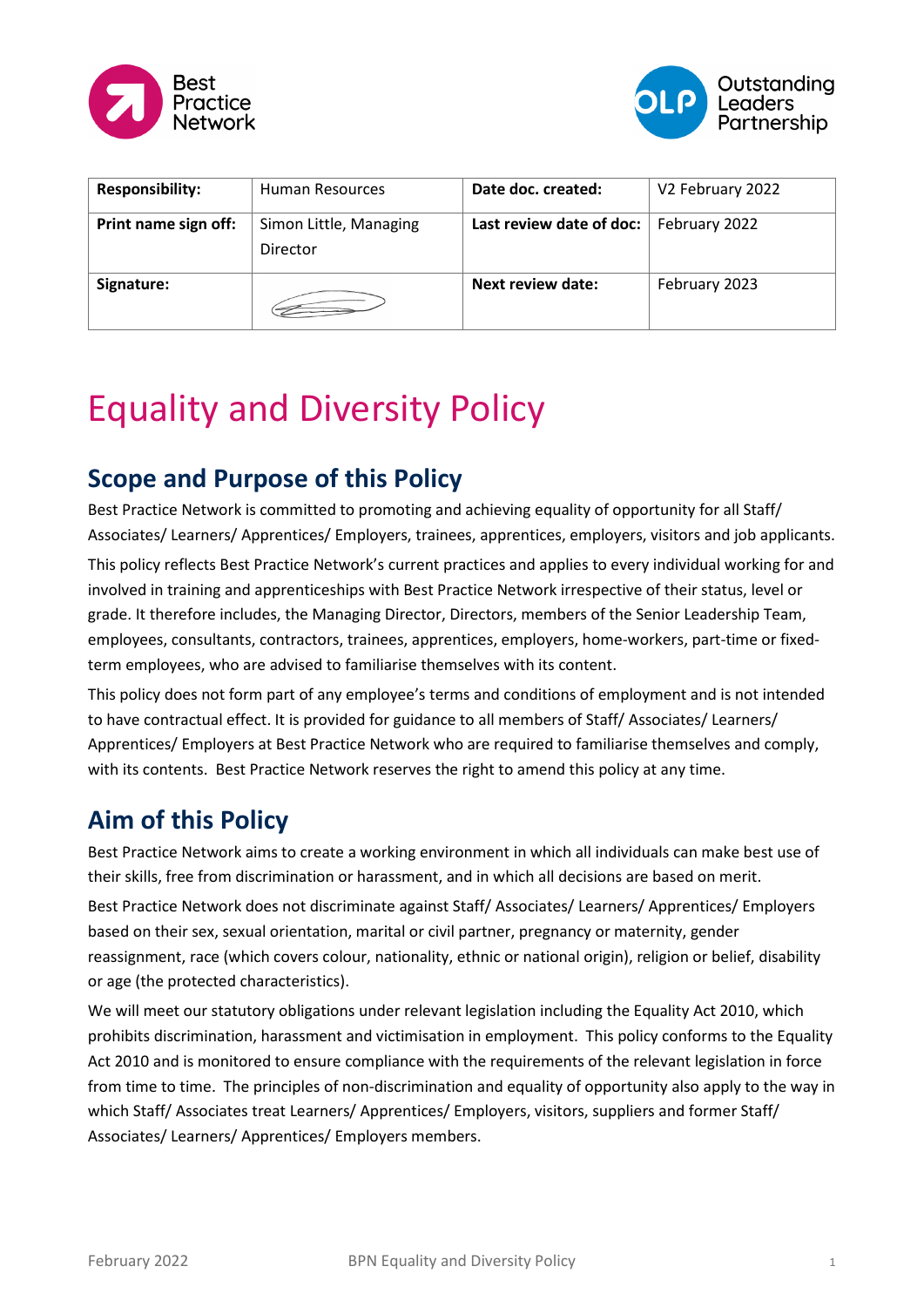# **Commitment to and promotion of the Policy**

We ensure that all staff, including freelance, contracted staff and/or associates are aware of the requirements within this policy and their commitment to it. Commitment statements are included as part of contracts of employment or freelance work for Best Practice Network.

We update our staff and associates as to equality and diversity best practice through training and briefings. All candidates, trainees or apprentices enrolled on BPN programmes are provided with links to this policy in their relevant programme handbooks. This policy forms part of the induction process and is discussed in meetings.

#### **Scope and Purpose of this Policy**

All Staff/ Associates/ Learners/ Apprentices/ Employers are required to support this policy to ensure that discrimination does not occur in the workplace. All Staff/ Associates/ Learners/ Apprentices/ Employers have a duty to act in accordance with this policy and always treat colleagues with dignity, and not discriminate against or harass other colleagues, regardless of their status.

All Staff/ Associates/ Learners/ Apprentices/ Employers must set an appropriate standard of behaviour, lead by example and ensure that those they manage adhere to this policy and promote Best Practice Network's aims and objectives with regard to equal opportunities and diversity. Staff will be given appropriate training on equal opportunities awareness and equal opportunities recruitment and selection best practice with annual updates delivered through online training for all staff.

Any questions about the content or application of this policy should be referred to Joanna Hawkins, Head of Development (**[joannahawkins@bestpracticenet.co.uk](mailto:joannahawkins@bestpracticenet.co.uk)**) in the first instance.

This policy applies to all aspects of Best Practice Network's relationship with Staff/ Associates/ Learners/ Apprentices/ Employers and to relations between Staff/ Associates/ Learners/ Apprentices/ Employers members at all levels. This includes:

- Job advertisements
- Recruitment and selection
- Training and development
- Opportunities for promotion
- Conditions of service
- Pay and benefits
- Conduct at work
- Capability, disciplinary and grievance procedures
- Termination of employment

Best Practice Network will take appropriate steps to accommodate the requirements of different religions, cultures, and domestic responsibilities.

#### **Forms of Discrimination**

Discrimination by or against a member of Staff/ Associates/ Learners/ Apprentices/ Employers is generally prohibited unless there is a specific legal exemption. Discrimination may be direct or indirect and it may occur intentionally or unintentionally.

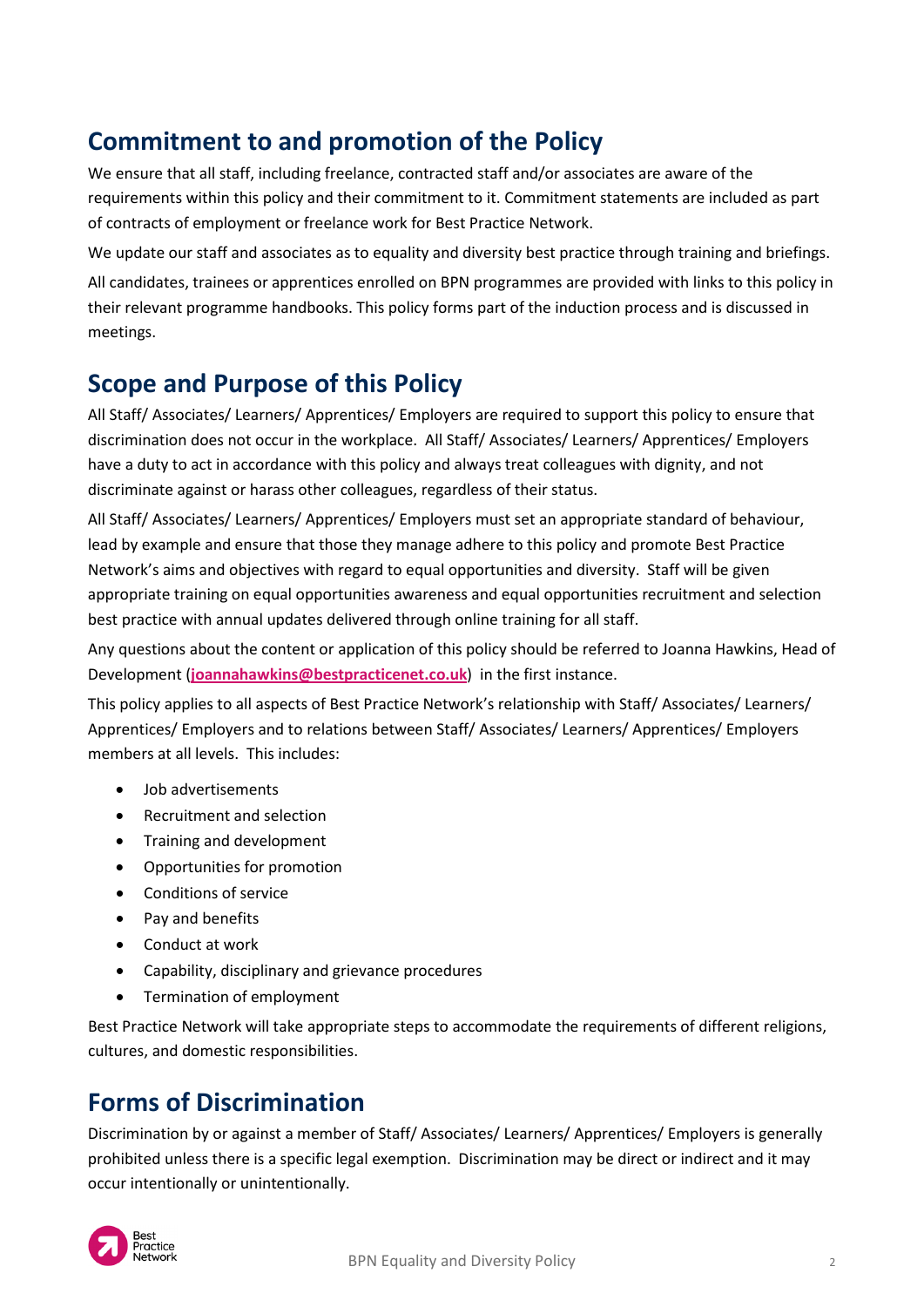Direct discrimination occurs where someone is treated less favourably because of one or more of the protected characteristics set out above. For example, rejecting an applicant on the grounds of their sex or race because they would not "fit in" would be direct discrimination.

Indirect discrimination occurs where someone is disadvantaged by an unjustified provision, criterion or practice that also puts other people with the same protected characteristic at a particular disadvantage. For example, a requirement to work full time puts women at a particular disadvantage because they generally have greater childcare commitments than men. Such a requirement will need to be objectively justified.

Harassment related to any of the protected characteristics is prohibited. Harassment is unwanted conduct that has the purpose or effect of violating someone's dignity, or creating an intimidating, hostile, degrading, humiliating or offensive environment for them

Victimisation is also prohibited. This is less favourable treatment of someone who has complained or given information about discrimination or harassment or supported someone else's complaint.

#### **Recruitment and Selection**

Best Practice Network aims to ensure that no job/ programme/ apprenticeship applicant suffers discrimination because of any of the protected characteristics as mentioned above. Best Practice Network's recruitment procedures are reviewed regularly to ensure that individuals are treated based on their relevant merits and abilities and that unconscious bias is minimised through training. Selection criterions are regularly reviewed to ensure that they are relevant to the job/ programme/ apprenticeship and are not disproportionate.

Advertisements will avoid using wording that may discourage particular groups from applying. A short policy statement on equal opportunities and a copy of this policy shall be sent on request to those who enquire about vacancies/ courses.

Applicants will not be asked about health or disability before an offer is made. There are limited exceptions which Best Practice Network may use, for example:

- Questions necessary to establish if an applicant can perform an intrinsic part of the job (subject to any reasonable adjustments)
- Questions to establish if an applicant is fit to attend an assessment or any reasonable adjustments that may be needed at interview or assessment
- Positive action to recruit disabled persons
- Equal opportunities monitoring (which will not form part of the decision-making process).

Applicants will not be asked about past or current pregnancy or future intentions related to pregnancy. Applicants will not be asked about matters concerning age, race, religion or belief, sexual orientation, or gender reassignment without first considering whether such matters are relevant and may lawfully be taken into account.

Best Practice Network is required by law to ensure that all members of Staff/ Associates/ Apprentices are entitled to work in the UK. Assumptions about immigration status will not be made based on appearance or apparent nationality. All prospective members of Staff/ Associates/ Apprentices, regardless of nationality, must be able to produce original documents (such as a passport) before employment starts, to

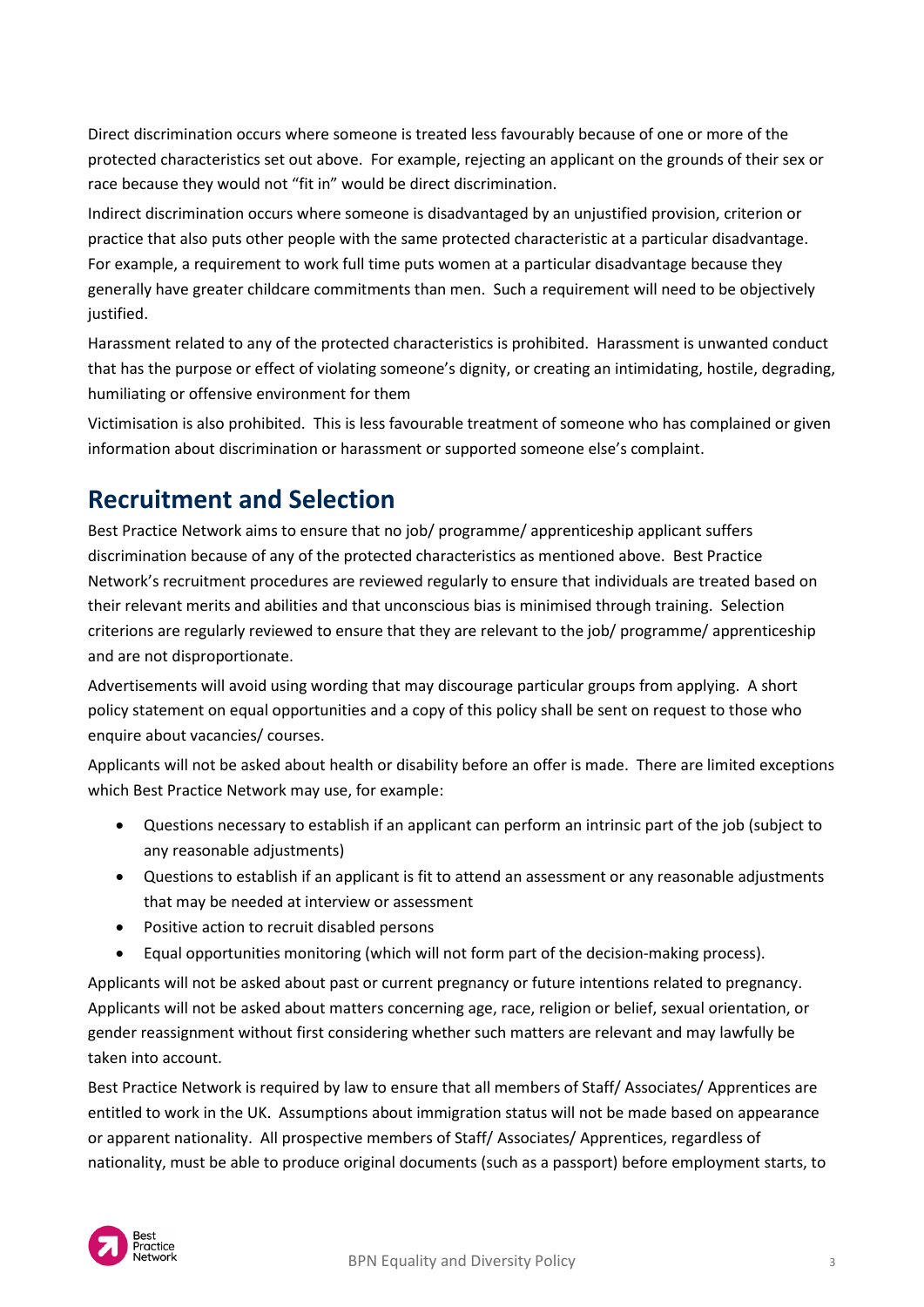satisfy current immigration legislation. A list of acceptable documents is available from the People Team (**[bpn\\_hr@bestpracticenet.co.uk](mailto:bpn_hr@bestpracticenet.co.uk)**).

To ensure that this policy is operating effectively, and to identify groups that may be underrepresented or disadvantaged in Best Practice Network, Best Practice Network will monitor applicants' ethnic group, gender, disability, sexual orientation, religion and age as part of the recruitment procedure. Provision of this information is voluntary and it will not adversely affect an individual's chances of recruitment or any other decision related to their employment. Analysing this data helps us to take appropriate steps to avoid discrimination and improve equality and diversity.

#### **Recruitment of ex-offenders**

Best Practice Network is an organisation that uses the Disclosure and Barring Service (DBS) to assess candidates' suitability for positions of trust working in an environment with children or vulnerable adults. Best Practice Network fully complies with the DBS Code of Practice and undertakes to treat all candidates fairly.

Best Practice Network endeavours not to discriminate unlawfully against any candidate who is required to provide information (a check) through this process. Having a criminal record will not necessarily prevent a candidate from working with Best Practice Network. Whether or not it does will depend on the nature of the position and the circumstances and background of the offence(s).

Best Practice Network's policy on the recruitment of ex-offenders will be made available to all candidates at the outset of the recruitment process. Best Practice Network will ensure that it makes any candidate who is subject to a check aware of the DBS Code of Practice and will provide a copy of the Code on request.

As a DBS check is part of Best Practice Network's recruitment process, Best Practice Network encourages all candidates called to interview to provide details of any criminal record (except cautions and convictions which are "protected" (as defined in the Rehabilitation of Offenders Act 1974 (Exceptions) Order 1975 (Amendment) (England and Wales) Order 2013 and 2020) at an early stage of the application process. Best Practice Network requests that this information is sent under separate, confidential, cover to a designated person within Best Practice Network, who may vary depending on the nature of the post being recruited. Best Practice Network guarantees that only those who need to see this information as part of the recruitment process will see it.

Best Practice Network will ensure that it discusses with the candidate the relevance of any offence to the job in question. A candidate's failure to reveal information directly relevant to the job may result in an offer of employment being withdrawn.

## **Training, promotions and conditions of service**

Staff training needs will be identified through informal and formal appraisals.

All Staff will be given appropriate access to training to enable them to progress within Best Practice Network and all promotion decisions will be on the basis of merit.

The composition and movement of Staff at different levels will be reviewed from time to time to ensure equality of opportunity at all levels within Best Practice Network.

Where appropriate Best Practice Network will take steps to identify and remove unnecessary or

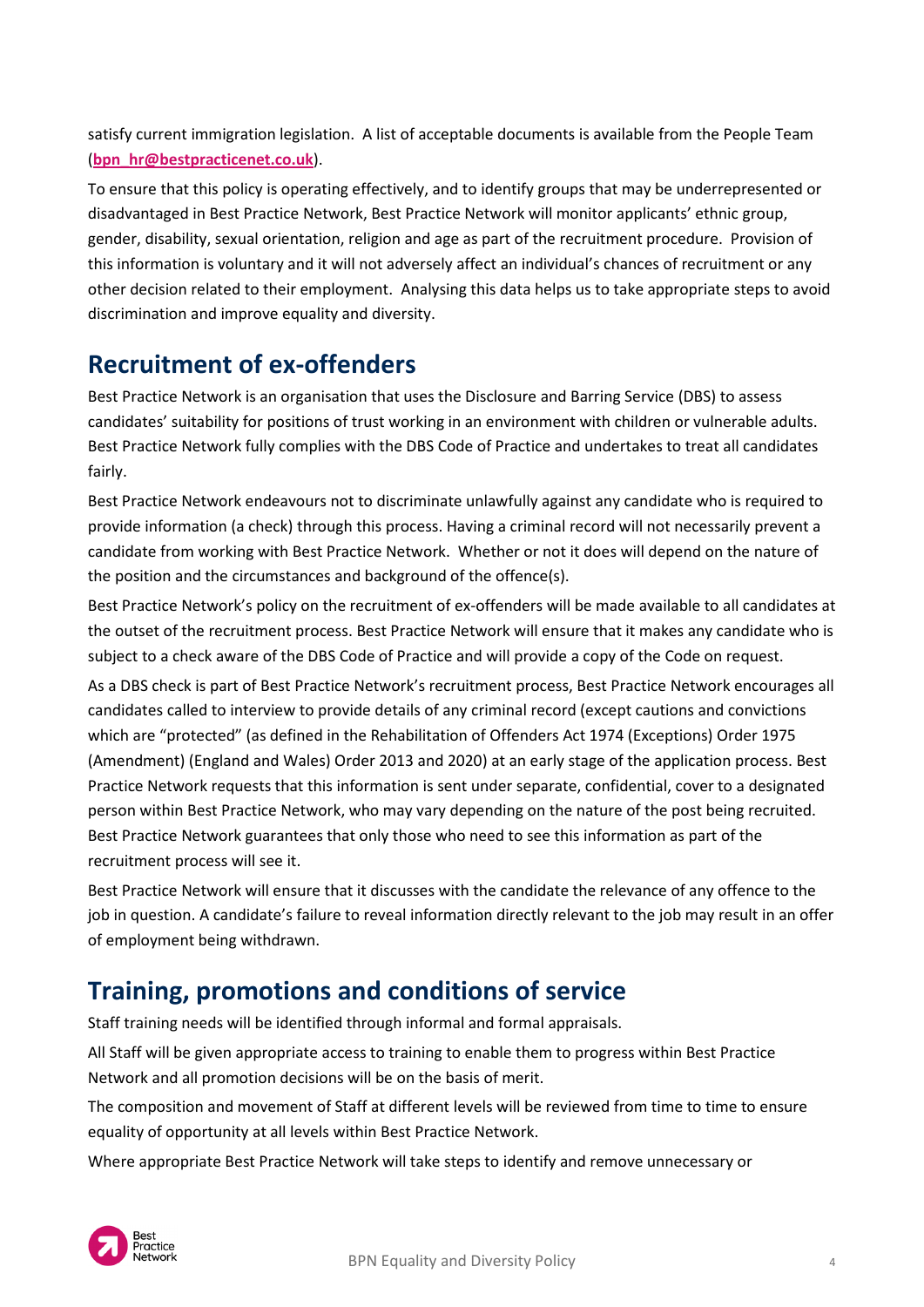unjustifiable barriers and provide appropriate facilities and conditions of service to meet the special needs of disadvantaged or under-represented groups.

Best Practice Network's conditions of service, benefits and facilities will be reviewed from time to time to ensure that they are available to all Staff who should have access to them and that there are no unlawful obstacles to accessing them.

# **Termination of employment**

Best Practice Network will ensure that redundancy criteria and procedures are fair and objective and are not directly or indirectly discriminatory.

Best Practice Network will also ensure that absence, capability and disciplinary procedures and penalties are applied without discrimination and are carried out fairly and uniformly for all Staff, whether they result in formal warnings, dismissal or other action.

## **Disability Discrimination**

If a member of Staff/ Associates/ Learners/ Apprentices/ Employers is disabled, or becomes disabled, in the course of their engagement with Best Practice Network, they are encouraged to tell us about their condition. This is to enable Best Practice Network to support the member of Staff/ Associates/ Learners/ Apprentices/ Employers appropriately.

If a member of Staff/ Associates/ Learners/ Apprentices/ Employers experiences difficulties because of their disability, they may wish to contact their Line Manager/Programme Director to discuss any reasonable adjustments which they consider to be reasonable and necessary or which would assist in their performance. Careful consideration will be given to any such proposals and they will be accommodated where reasonable, practicable and proportionate in all the circumstances of the case.

Nevertheless, there may be circumstances where it would not be reasonable for Best Practice Network to accommodate a particular adjustment and in such circumstances, it will ensure that it provides the member of Staff/ Associates/ Learners/ Apprentices/ Employers with its reasons and will try to find an alternative solution where possible.

Best Practice Network will monitor the physical features of its premises to consider whether they place disabled Staff/ Associates/ Learners/ Apprentices/ Employers at a substantial disadvantage compared to others. Where reasonably practicable and proportionate Best Practice Network will take steps to improve access for disabled Staff/ Associates/ Learners/ Apprentices/ Employers.

# **Fixed-Term Employees and Agency/Temporary Workers**

Best Practice Network will monitor its use of fixed-term employees and agency workers, and their conditions of service to ensure they are being offered appropriate access to benefits, training, promotion and permanent employment opportunities. Best Practice Network will also, where relevant, monitor their progress to ensure that they are accessing permanent vacancies.

#### **Part-Time Workers**

Best Practice Network will monitor the conditions of service of part-time employees and their progression